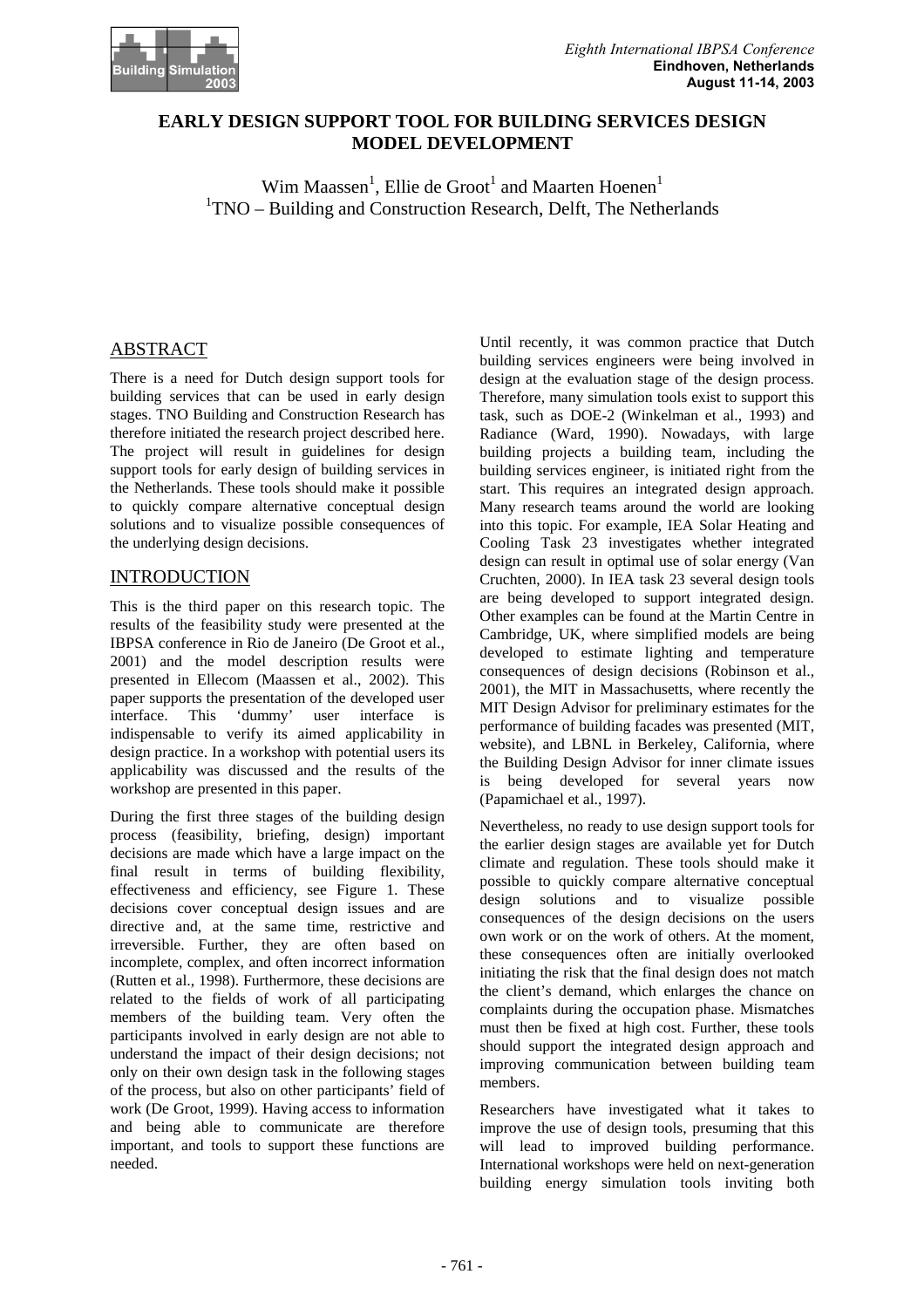developers and users (Crawley et al., 1997); surveys among users of simulation software were executed in New Zealand and USA to determine which improvements they seek to the simulation tool they use regularly (Donn, 1997); and various interviews of practitioners on use of a range of different design decision support tools were done in New Zealand as well (Donn, 1999). The main results of the workshops, surveys and interviews lead to the conclusion that the user interface is critical for the success of any simulation tool and that tools for ensuring quality are required.

TNO Building and Construction Research, having experience for many years in designing support tools for building services engineering in the Netherlands, has initiated the research project described here to find out if Dutch users of simulation tools agree with the international findings. Central importance is placed on early design decision-making.

This project is executed in three phases:

| Phase A: | Feasibility study;     |
|----------|------------------------|
| Phase B: | Model development;     |
| Phase C: | Prototype development. |

Phase A and phase B have been executed. The results presented in this paper are:

Phase A, Feasibility Study, includes three tasks that have similarities to those of earlier mentioned researches:

- − A *desk study* that aims at retrieving information on the current use of existing design tools (for the evaluations stage),
- − Five *field studies* at different engineering companies provide an overview of those situations in which the current tools are used, and
- − A *workshop* in which the results of the studies are presented to inform users of current design tools about our results, and at the same time, to get feedback on the necessary adaptations to make the current tools suitable for early design stages.

Phase B, Model development, includes:

- − A *Model description* of the design support tool which will be developed and that fits the main requirements of a design support tool as concluded in Phase A,
- − A 'dummy' *user interface* that shows the users/engineers the functions of the design support tool, and
- − A *workshop* in which the model description and the user interface are presented to inform users of current design tools, and at the same time, to get feedback.

In this project, the Building Simulation program developed at VABI: VA114 (Jordaans et al., 2002) has been the study object.

# VA114

VA114 is a dynamic model for the calculation of temperatures, temperature peaks, weighted peak and off-peak hours, and heating and cooling requirements in rooms and is used by 120 engineering companies and research institutes in the Netherlands.

The program is used and initially developed to check indoor temperature requirements to validate a completed design. The program is also used to calculate the energy demand on room level. The accuracy of the calculation of the energy demand is guaranteed by passing the BESTEST in 1999. The BESTEST is developed under IEA SHC Task 22 (Judkoff et al., 1995).

The functions of VA114 are expanded. Not only it is now possible to calculate the energy demand of a whole office building but it is also possible to check the performance of several HVAC components, i.e. different room level heating units. The range of HVAC components will be expanded and also include distribution and generation. It is also planned to expand the flexible way of multiparameter control strategies which can be opposed on room and building level.

The research project described in this paper aims to give guidelines to how this reliable energy and temperature calculation tool, VA114 which is now only used to evaluate a design, can be used to support the process in creating a design of a building and its building services.

## A: DESK STUDY

During the first task of this project the current use of VA114 has been studied. Six building services engineers have been interviewed and with each of them building projects in which VA114 was used have been discussed. Suggestions for early support tools were collected. The summaries of these interviews are given in the paper (De Groot et al., 2001), which was presented at the IBPSA Conference in Rio de Janeiro 2001 below. The conclusions are also included below.

All interviewed engineering companies are frequently involved in projects starting early in the design process. To identify the most promising concept for the building services systems they use:

- 1. Rules of thumb;
- 2. In the company developed spreadsheets or other tools.

Next, the most promising alternatives are evaluated in more detail with VA114.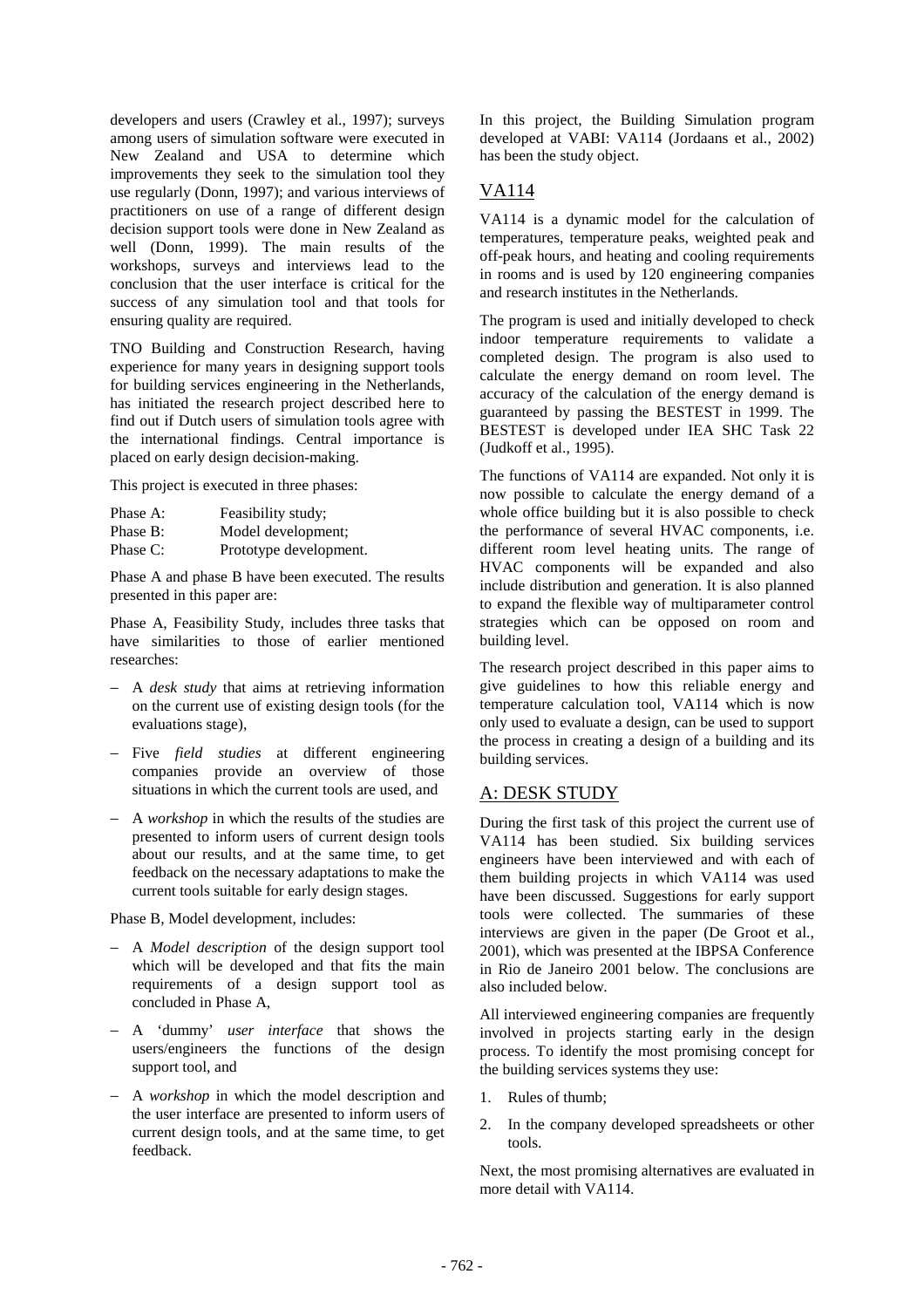All together the six companies came up with five main guidelines for the decision support system for early support of building services design:

- 1. Access to a library with characteristics of building services systems, including initial and operating costs;
- 2. Graphical way of presenting outcomes;
- 3. Access to a case base of example buildings that can be reused completely or partly;
- 4. Include an optimization mechanism for cooling and heating capacity;
- 5. Include an user-friendly interface to input geometry.

### A: FIELD STUDIES

The second task of phase A of this project involves field studies in cooperation with engineering companies during which design projects were closely looked into. Decisions made during the project were analyzed and project meetings of the design projects were attended. The involved architect and building services engineer were interviewed. TNO attended the project team meetings as an independent party on invitation of the building services engineer. The gathered project dependent information is treated confidentially.

The results of a field study were given in the paper (De Groot et al., 2001), which was presented at the IBPSA Conference in Rio de Janeiro 2001. The conclusions are also included below.

It is obvious that the building service engineer needs different support in different phases of the building design process.

During the first Feasibility phase s/he needs presentation possibilities to communicate with the rest of the building team. Graphical ways to present the pro's and con's of different HVAC systems for the particular project are needed.

Further, during the Project definition phase up to date information on funding possibilities and state of the art in HVAC innovations are needed to elaborate on the HVAC components.

Finally, simulation tools will support the Design phase in which accurate calculation of heating and cooling requirements per room are made. The tools must be able to implement new innovative solutions of HVAC components.

Preferably, these functions are combined in one tool that supports the development of the building services design throughout the whole building process.

### A: WORKSHOP

The workshop was the third task of phase A of this project, which was organized on April 3rd, 2001 (De Groot et al. 2001). For the workshop an electronic meeting facility was used.

In total 12 Dutch building services engineers and researchers attend the electronic meeting.

A description and the results of the workshop were given in the paper, which was presented at the IBPSA Conference in Rio de Janeiro 2001. The conclusions are also included below.

The workshop has proven that it is possible to discuss the possibilities of supporting the early design of building services with a group of twelve building services experts. The four items that came out as most important, were also the ones of which the group had no doubt that it would be possible to support them with computer tools.

In general the group is looking for a tool that can evaluate the quality of different building services solutions on room level. The consequences of particular choices must be presented on building level. It would be preferable that reference solutions could be used and that information can be exchanged with other tools. The tool must support the very early stages (feasibility and project definition) as well as the later stages (preliminary and conceptual design). The output of the tool must be such that it can be used in presentations for other building team members, such as the architect (preferably graphical).

### B: MODEL DESCRIPTION

Based on the findings of phase A the model, which describes the design support tool, is presented in figure 2. This model is also related to the research, which is being conducted at the TU/e (Rutten et al., 1998).

The main objective is to easily get (in a quick and easy manner) a set of parameters, which describe a design, at both room and building level that fits the design requirements and can be used by different simulation tools. The tool is not fully automated but allows the engineer to use information, which is already available and to add additional design aspects. The total set of requirements of the design is called the performance scenario.

In Figure 3 the structure of the support tool is shown. All source data describe a design and the target data indicate the performance of the design. The structure of the support tool is applied on room and building level.

Starting with a default design and changing the given source data the selection of the additional design aspects is assisted by knowledge based systems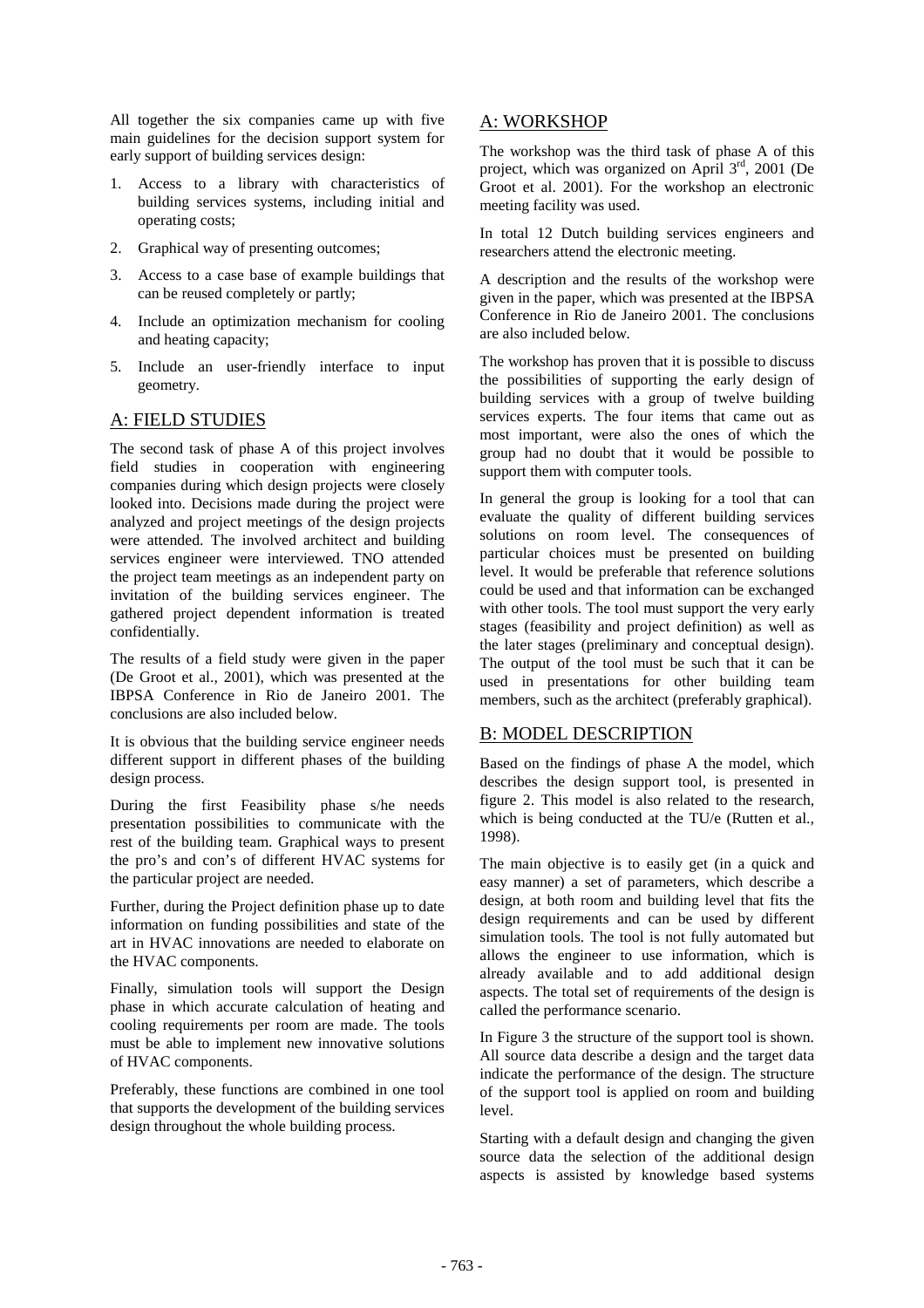[KBS]. The knowledge-based systems which are used are a Case Based System [CBS] and a Rule Based System [RBS]. The KBS are used to select a set of parameters, which describes a specific design aspect. The various design aspects are shown as source data in Figure 3. A design aspect is selected by comparing the requirements of the design with performance indicators of the specific design aspects, which are available in the KBS.

This project focuses, as mentioned in the introduction, on the development of a Model and a set of parameters that describe the design that can be used in VA114. Later the design tool will be extended so it can be used for other simulation tools as well.

#### **Case Based System**

The CBS consists of sets of parameters that describe earlier designs of a building and its building services (HVAC systems). The performances of these designs are known and indicated in the CBS. It should be possible to combine different design aspects, see various design aspects indicated in Figure 3, of different cases to create a design, which can be evaluated by simulation tools.

When combining design aspects of different cases in a new design the situation can occur that some parameters are simultaneously changed by the selected different design aspects. These problems of conflict will be indicated and the engineer will be able to set the values of these parameters to his or her preference.

#### **Rule Based System**

The Rule Based System consists of protocols with design rules that change a set design parameters to implement a selected design aspect. In this case a total installation concept including for example boilers, distribution and local units can be a design aspect. It should be possible to add protocols. Problems of conflict, which occur when parameters, which have been set earlier, are about to be changed again, will be indicated. The engineer will be able to adjust these parameters.

In Figure 4 the steps of adapting and changing a design starting with a default design and using CBS and RBS are shown. The main steps of CBS are retrieve, reuse, revise and retain. The design can be revised by using RBS. In RBS the steps inventory, preselection and definite selection are taken to decide which design concept (protocol )should be used.

## B: USERINTERFACE

Based on the model description a 'dummy' user interface (so-called: Criterion) was developed. This user interface shows engineers/users in a clear way what the functions and possibilities of the tool are and

why it is different form other design support tools: e.g. Climasim (Taal, 2001), Conceptmodelleur (Rijswjk, 2000), VA114 UO (Jordaans et al., 2002), ORCA (Van Dijk, 2002), h.e.n.k. (VABI-website), EPV (NOVEM-website), ISSO 43 (Aerts, 1998), although aspects of these tools are used. The user interface helps to select the different functions of the design support tool, and their applications, which are most relevant to the engineers/users.

The functions of the Model are being able to use a performance scenario, to focus on room as well as on building level, to keep track of changes which have been made in the design and to set personal preferences. In addition Case Based Systems and Rule Based Systems are included. The user interface shows in a practical manner how the engineer can use the tool in the design process.

In this paper some figures are included which show some aspects of the user interface, e.g. performance scenario with bandwidths (figure 5), selection of design aspects from earlier designs using the CBS with performance indicators (figure 5), adjusting the geometry and envelope and design of HVAC system (figure 6).

The bandwidths used in the performance scenario set up the space of source and target data where a applicable design can be found. The performance indicators used by the CBS system show the projection of an earlier (detailed) design case in the set up space. Using this projection it is possible to decide whether to use design aspects of this earlier design case. When creating a design the geometry of the building can easily be changed. In later design stages the geometry can be adjusted in more detail. In a graphical way the various design aspects of a HVAC system can be selected.

## B: WORKSHOP

During the workshop the model description and a presentation of the user interface were given. In total 4 different engineering companies, the EUT and VABI were present.

The participants stressed the importance of the flexibility of the tool and the possibility to set personal preferences. The tool should be flexible in way that it is possible to use certain parts of stored designs in the CBS and should be able to perform detailed calculation on a certain design aspect using more general information on other aspects.

Other comments of the participants were:

- Parameters changed in the base variant should also be automatically changed in the sub variants.
- − Controls should be added in a separate group next to the HVAC system design aspects.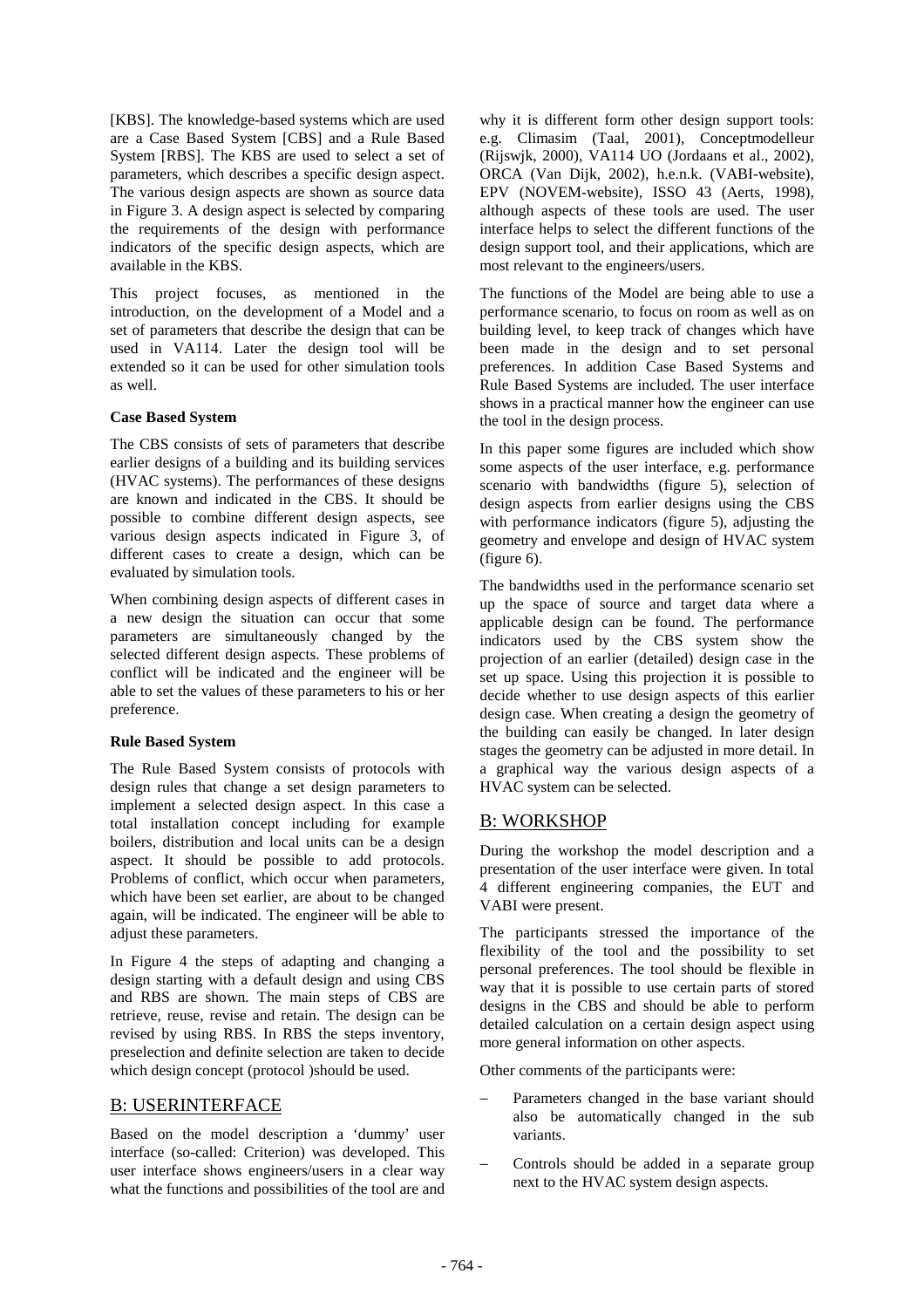- The user should be able to add his own design rules to the rule based system.
- It should be possible to simulate at different levels of detail, e.g. it should be possible to use the design data in a later design stage for CFD calculations enabling coupling of BPS and CFD.

### **CONCLUSIONS**

*The most important decisions in building services design in the Netherlands are made based on rules of thumb and experience, because no Dutch decision support tool are available that supports the early design stage.* 

During the desk study it was concluded that building service engineers want access to a library with building services systems characteristics and to a case base of example buildings combined with a userfriendly interface and a graphical way of presenting outcomes.

The first field study made clear that the building service engineer needs different support in different phases of the building design process. Preferably, these functions are combined in one tool that supports the development of the building services design throughout the whole building process.

During the workshop the field study conclusion was repeated and three also important issues were added. The tool should not only support all stages in the design process, but also make it possible to evaluate alternative solutions, clarify the consequences of choices, and support designing on room level as well as building level.

A model description and user interface is developed and evaluated in a workshop with potential users. The participants of the workshop stressed the importance of the flexibility of the tool and the possibility to set personal preferences.

## FUTURE WORK

The next phase will be the development of a prototype.

## ACKNOWLEDGEMENTS

Thanks goes to the six Dutch engineering companies that shared their knowledge and experience with us during the desk study, in alphabetical order: ABT - Velp, Deerns – Rijswijk, Halmos- 's Gravenhage, HORI - Zeist, Imtech – Arnhem, Ketel – Delft. We are more than thankful towards Deerns, who also invited us to do our first field study with them.

Thanks also goes to the 12 attendees of the workshop and to VABI who financially supports this project.

### REFERENCES

Aerts, J.C. et al 1998, ISSO publicatie 43: Concepten voor klimaatinstallaties, stichting ISSO, Rotterdam.

Crawley, D.B. et al. 1997, What next for Building Energy Simulation - A Glimpse of the Future, Proc. Building Simulation '97, Prague.

De Groot, E.H. 1999, Integrated Lighting System Assistant, PhD thesis, University of Technology, Eindhoven.

De Groot, E.H., Maassen W.H. 2001, Workshopverslag: Ondersteuning Installatie-ontwerp. Workshop Report, Delft (in Dutch: Workshop report: Supporting Building Services Design, April  $3<sup>rd</sup>$ , 2001, Delft).

De Groot, E.H., Maassen W.H., Plokker, W. 2001, Early Support for Building Services – A feasibility study, Proc. Building Simulation '01, Rio de Janeiro.

De Vreede, G.J. 1995, Facilitating Organizational Change, PhD thesis, Delft University of Technology, Delft.

Dijk, E.J van 2002, An architect friendly interface for a dynamic building simulation program, Research report of the conducted MSc study *(available only in Dutch and on request: see www.vabi.nl).*

Donn, M. 1997, A Survey of Users of Thermal Simulation Programs, Proc. Building Simulation '97, Prague.

Donn, M. 1999, Quality Assurance - Simulation and the Real World, Proc. Building Simulation '99, Kyoto.

EPV, http://epn.novem.nl

h.e.n.k., http://www.vabi.nl

Jordaans, A.A., Van Nieuwkerk, J. 2002, The Dutch Building Performance Program VA114 - Naslagwerk gebouwprogramma's, VABI, Delft.

Judkoff, R., Neymark, J. 1995, International Energy Agency Building Energy Simulation Test (BESTEST) and Diagnosic Method, NREL/TP-472- 6231, National Renewable Energy Laboratory, Golden, Colorado.

Maassen, W.H., De Groot, E.H., Scholten, J.E. 2002, Design of an early Support Tool for Building Services Design – A Design Tool Study, Proc.  $6<sup>th</sup>$ International Conference Design and Decision Support Systems in Architecture, Ellecom, The Netherlands.

MIT Design Advisor, on Internet: http://18.80.2.250:8080/design.

Papamichael, K. et al. 1997, Building Design Advisor: Automated Integration of Multiple simulation Tools, Automation in construction, 6.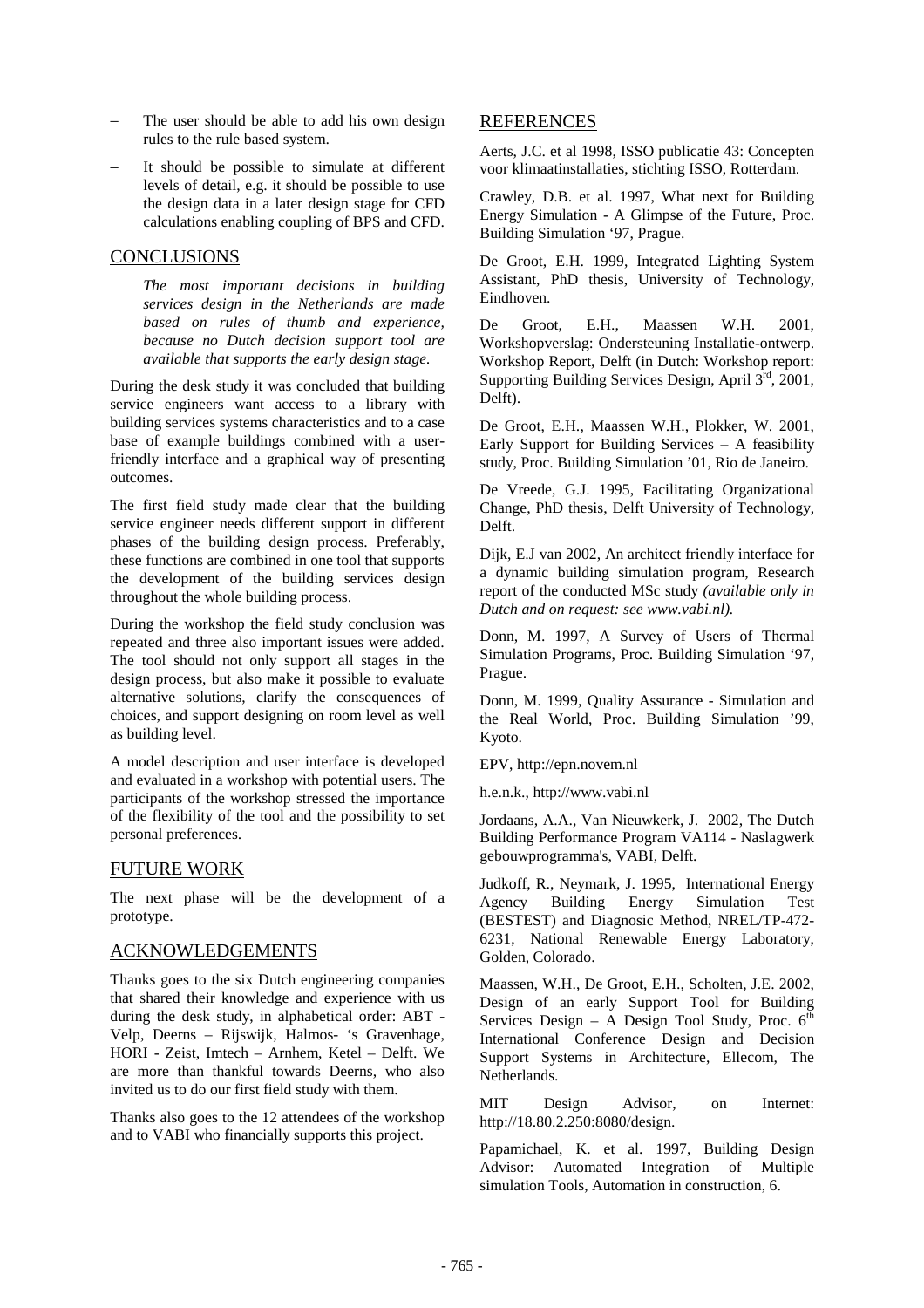Robinson, D., N. Baker 2001, Simplified Modelling - Recent Developments in the LT Method, Building Performance, 3(1).

Rijswijk, ir. R.A. 2000, Simulatie van Gebouw & Installatie, TNO Bouw, Delft.

Rutten, P.G.S., Trum, H.M.G.J. 1998, Meer Ontwerpen dan Rekenen; Een metaontwerpomgeving voor gebouw en installatie, TVVL magazine **4** (in Dutch: More Designing than Calculating; a meta-design environment for building and building services).

Taal, A.C. 2001, Het project Climasim, Stand van zaken, IBPSA NVL conference, Petten.

VABI 1993, Gebouwsimulatieprogramma VA114: gebruikershandleiding, Delft (in Dutch: Building simulation VA114: User manual).

Van Cruchten, G. 2000, Examples of Integrated Design; Five Low Energy Buildings Created Through Integrated Design, IEA task 23 report, Advadi, Arnhem.

Ward, G.J. 1990, RADIANCE: A Tool for Computing Luminance and Synthetic Images", Lawrence Berkeley Laboratory.

Winkelman, F.C. et al. 1993, DOE-2 Supplement, Version 2.1E, Lawrence Berkeley Laboratory.







*Figure 2 Schematic presentation of the design support tool.*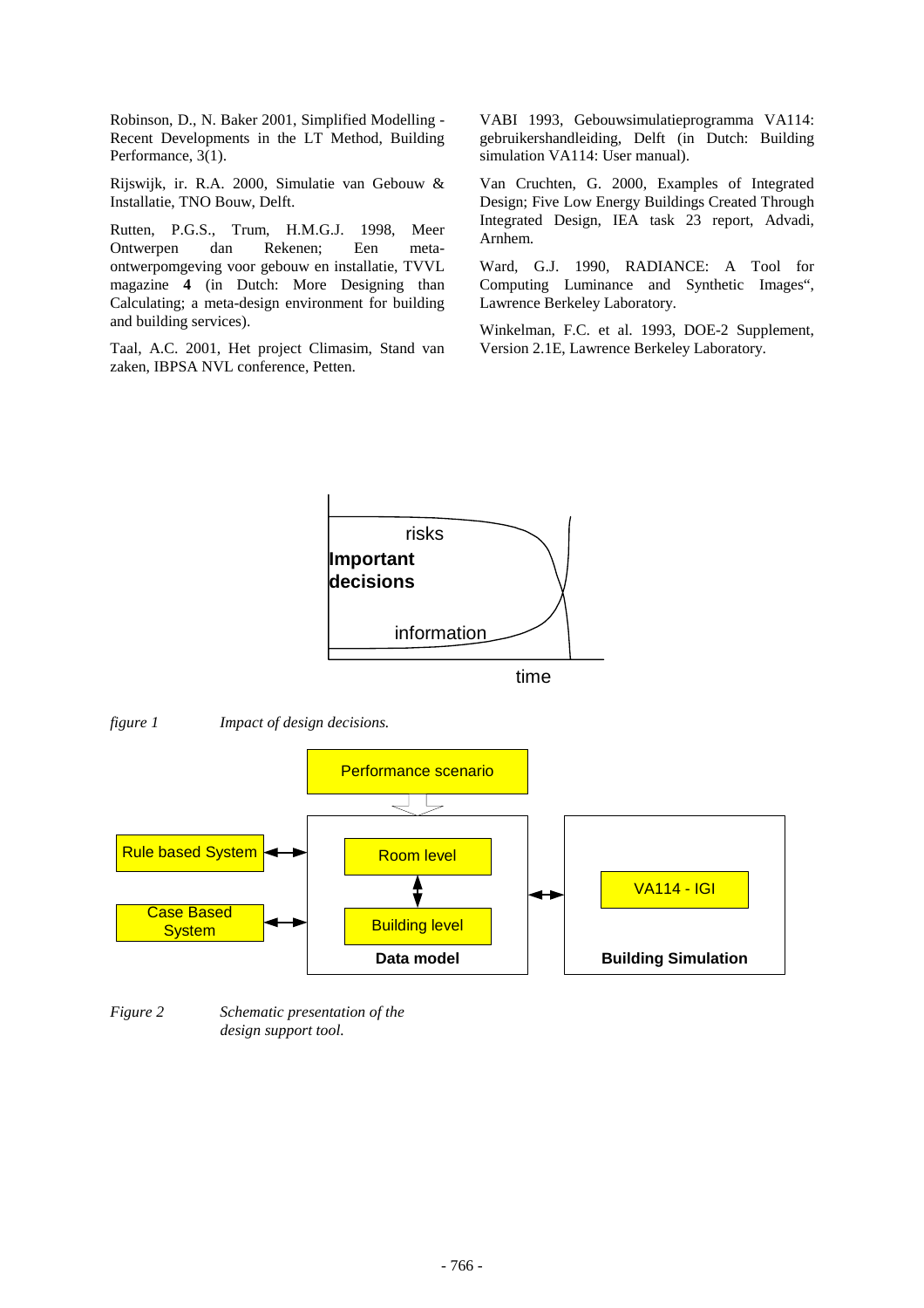



*Figure 3 Data structure with the various design aspects applied both on room and building level.* 



*Figure 4 Method to use CBS to create a new design.*